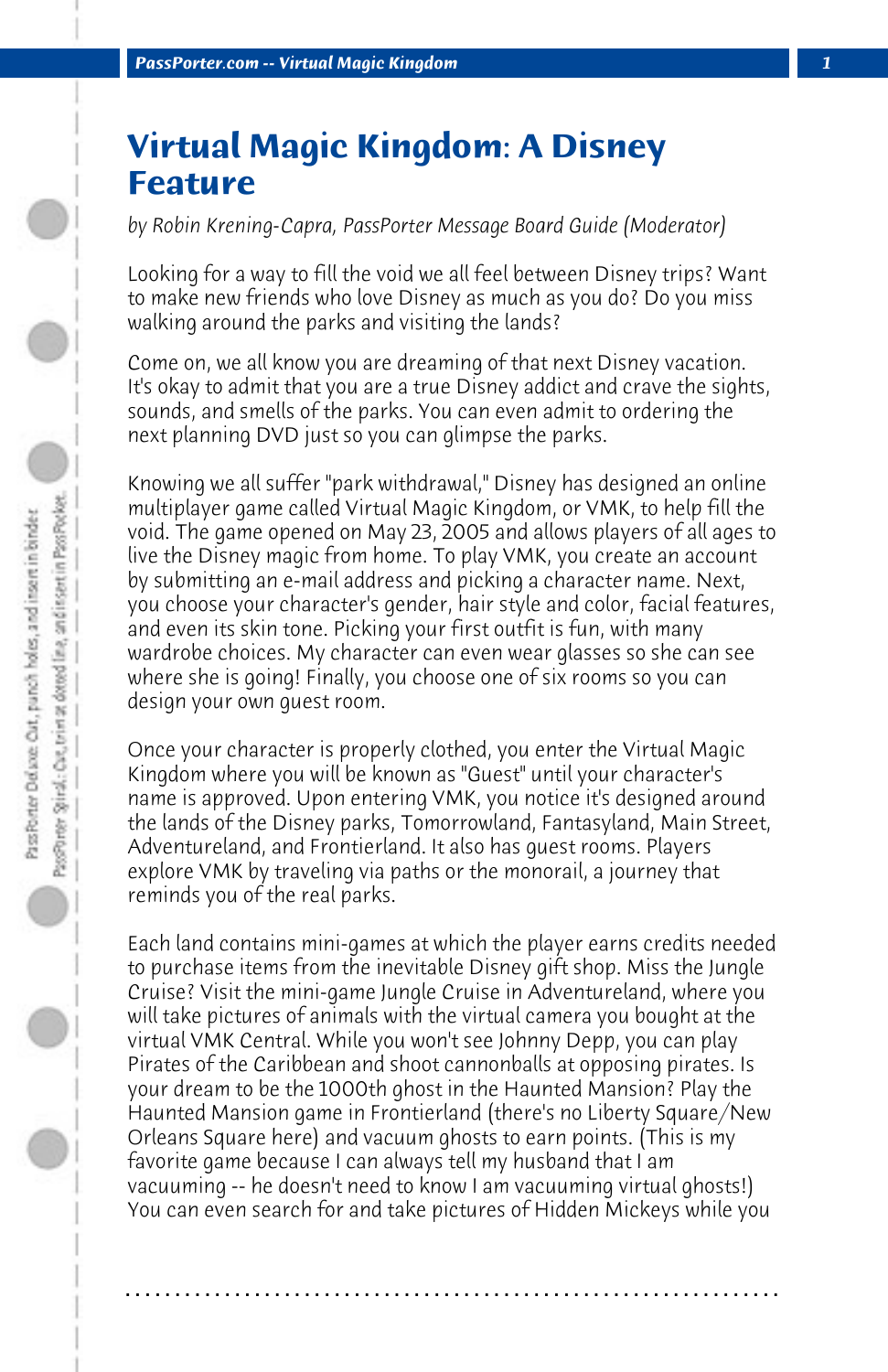## explore VMK.

VMK has Disney Characters who acknowledge you when you enter their rooms. The characters, such as the Yeti, Captain Blackheart, and the three Hitchhiking Ghosts, welcome you with their own little silly greetings. The Characters have even been known to wreak havoc by sending players on exciting treks through the Virtual Magic Kingdom.

It wouldn't be Disney without the gift shops, so of course these, too, can be found in VMK. Yes, you can make purchases of virtual clothes, furniture, posters, and pins! Players compete in mini-games, which award credits towards the purchases. Players can also visit Disney Characters for daily credits.

Your virtual purchases are used to clothe your character, decorate your guest rooms, and add to your pin collection. Miss purchasing clothing in a Disney shop? Have no fear; VMK sells virtual clothing items as well! There is a wide variety of everyday clothes, such as bottoms, tops, shoes, and hats. VMK will also sell special items, such as Princess dresses and crowns, space suits, diving helmets, Expedition Everest climbing gear, cowboy outfits, and Haunted Mansion suits, amongst other items. Often times the special clothing items are only sold for a short amount of time before they are pulled from the shelves, making them virtual collectors items.

There is a variety of items for furnishing your guest room, such as a thrones, rocking chairs, Madame Leota globes, posters, rugs, and water fountains. Players decorate their rooms to create a fun place to hang out with friends and play games. Awards are even given for best-decorated or themed rooms.

Pin collectors are not forgotten at VMK and pins can be purchased in shops or won in games. The pins reflect different Disney attractions and resorts. Special pins are awarded for finding Hidden Mickeys, discovering Disney Characters for the first time, or reaching a certain level in a mini-game.

My favorite pins are the Magic Pins, which allow players to briefly activate a special effect. With a double click of the mouse, a player can teleport, drive a car, or turn into a snowman, bat, or pirate. My favorite Magic Pin is the Dancing Inferno, which makes the player appear to be dancing in a ring of fire. Inferno is only given in staff games and is quite rare. When I won my Inferno, I was so excited I could barely type "thank you" to the staff member!

One of the goals Disney had when creating VMK was to draw people

**. . . . . . . . . . . . . . . . . . . . . . . . . . . . . . . . . . . . . . . . . . . . . . . . . . . . . . . . . . . . . . . . . .**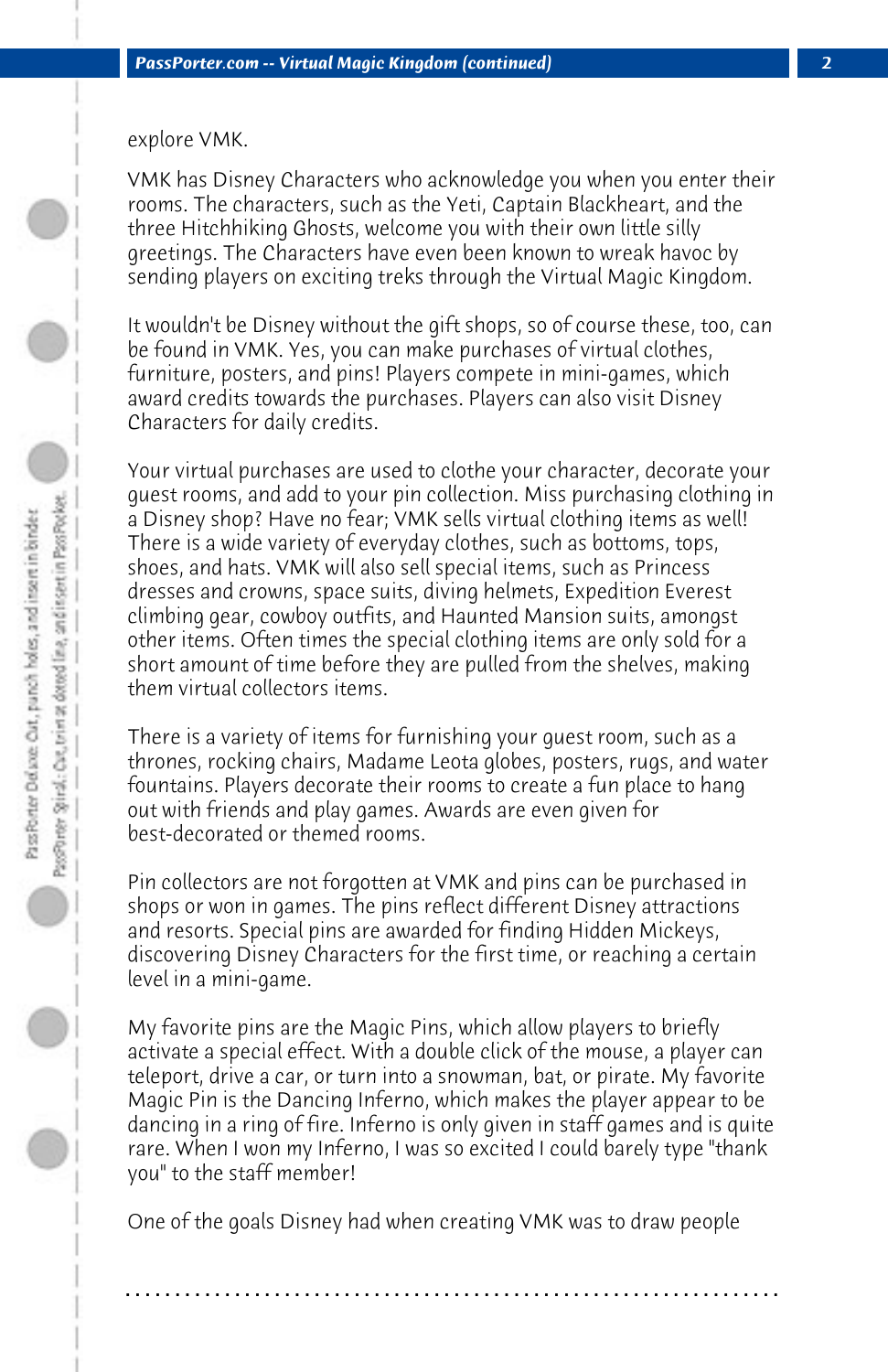into the parks. By creating in-park quests, Disney hoped to lure the addicts from the virtual park to the real parks. In June 2005, both Disneyland and Walt Disney World opened up VMK Central. Here players explore the parks to complete in-park Quests. These treasure hunts send players through the parks in search of answers to questions about park attractions. To participate in the Quests, the player must download a Quest from the VMK web site before leaving home (Quest sheets are not given out at the parks) and exchange it for a Quest card at VMK Central. Once you correctly complete the Quest you are awarded cards that contain codes for virtual items.

Disney also encourages those of us who are addicted to VMK to make purchase in certain shops in the real parks. Buy candy and receive a card with a code for a Virtual Penny Press. Purchase a hat at a certain shop and earn virtual gold Mickey ears.

What do players do with the stuff they purchase or win? Trade! Players are able to trade items they no longer want for items they either collect or want for their virtual character. It can be exciting to finally trade for an item you have been looking for. Who needs baseball cards when you have virtual VMK items to trade?

The question many parents have when allowing their children to play VMK is whether it's safe or not. Rest assured VMK is very safe for players of all ages. VMK is monitored by staff members who can be identified by VMK or HOST in their names. Staff members not only host fun games and events, they are immediately available when a player calls for help. The staff members monitor conversations and will ban players who are not following the VMK values. Asking for personal information is not allowed and will get players banned. Community Members also help monitor the game. Most importantly, the VMK dictionary is quite limited and prevents players from using numbers and many words.

While designers of VMK haven't quite figured out how to get the smells of the parks to us through VMK, they have captured the magic for those of us who cannot get to the parks. VMK may have been designed with children as the focus; however, many of the friends I have met on VMK are adults and are fellow Disney addicts. Regardless of age, VMK allows the player to relive the magic of Disney.

My name is Robin, and I am a VMK addict!

*About The Author: Robin is a PassPorter Message Board Guide and is addicted to Disney and VMK. She and her husband teach middle school in a suburb of Denver, Colorado.*

**. . . . . . . . . . . . . . . . . . . . . . . . . . . . . . . . . . . . . . . . . . . . . . . . . . . . . . . . . . . . . . . . . .**